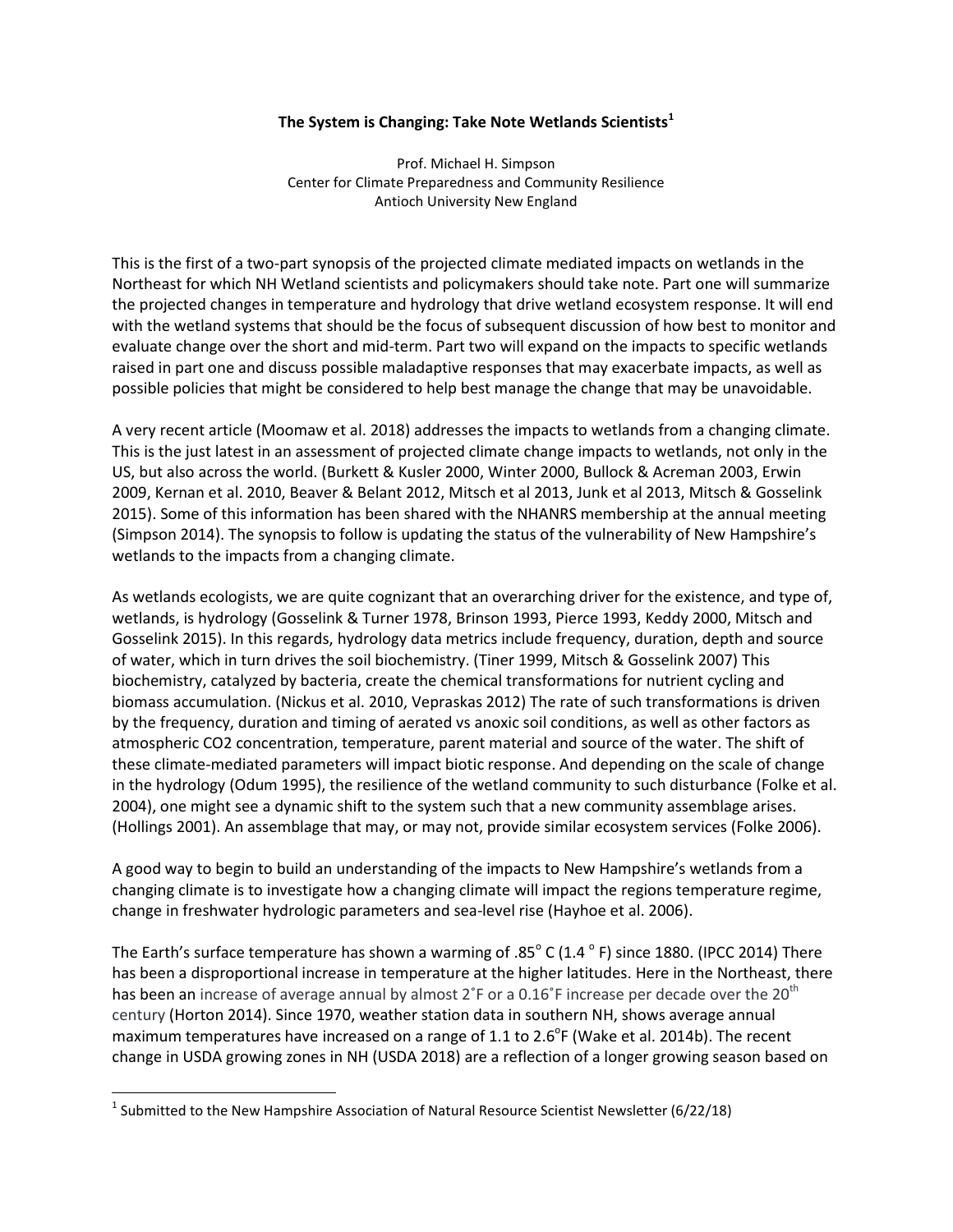soil temperatures being above biological zero for a longer duration. In New Hampshire, this has translated to the length of the growing season extended by 2-4 weeks. (Wake et al. 2014a, 2014b).

However, more importantly, one is seeing warmer winters, with spring run-off coming earlier (Hodgkins et al. 2003), ice-out on lakes coming sooner (Hodgkins et al. 2002) and more rain-on-snow events and a decrease of NH snowpack by fourteen days over the last 50 years (Keim & Rock 2001). This increased run-off while the soil is still frozen has major ramification for the ecology of aquatic systems, as well as the supply of water through the hotter and drier months of the year (Simpson 2014, Mote & Redman 2017). Specifically this means there will be less soil infiltration for the annual ground water budget, reducing aquifer supply and subsequently reducing the base-flow of streams during the driest time of year (Demaria et al. 2016).

Projections are that increase temperature will continue throughout this century, even with the stabilization of  $CO<sub>2</sub>$  loading into the atmosphere. In New Hampshire, over the next two decades the projection is that average annual temperatures will increase by  $2^{\circ}$ F. For the most optimistic future scenario by the end of this century it is projected that there will be  $4^{\circ}$ F increase and if stay on our current path this could be as high as a possible  $8-9^{\circ}$  F increase. The impacts from such temperature increases will only be exacerbated by the urban heat-island effects, for example by the end of the century, we may be looking at seventy days per year over 90<sup>°</sup>F in Manchester NH (Wake et al. 2014b)

Increased average temperatures is not all bad, as USDA plant hardiness zones shift, one can see new crops emerging for New Hampshire (Kane 2012, Connor 2018). However, one may see more traditional agricultural industries shift northward into Canada, such as one is beginning to see within the Maple syrup sector (Lauten et al. 2001, Mathew & Iverson 2017). The northward shift in species ranges will see a corresponding increase in exotic species showing up in New Hampshire that have heretofore had a northern range to the south of the state. (US EPA 2016) This will raise the question for wetland managers of what is an "invasive" species. (Pyke et al. 2008)

The increase in temperature will definitely impact soil moisture regimes, as well as increase water temperatures and evaporation rates within aquatic systems. Such ramifications could see the loss of cold-water species habitat (Herring et al. 2010), increased frequency of cyanobacteria blooms and eutrophication (Jeppensen et al. 2010), shorter hydroperiod duration in critical aquatic habitats such as vernal pools (Pyke 2005, Brooks 2008, Simpson 2016), and drying and increased decomposition rate and subsequent subsidence of peat dominated wetlands. (Winkler 1988, Weltzen et al. 2003, Schultheis et al. 2010)

The increase in annual temperatures is accompanied by projections that there will be longer dry periods between rainfalls. An increase in seasonal droughts are likely in summer and fall due to a combination of greater evapotranspiration due to increasing temperatures and  $CO<sub>2</sub>$  levels, as well as earlier winter and spring snow melts (Horton 2014). For the Northeast, a projection for short-term drought (1-3 months) is that there will be, on average, yearly events by the end of the century. (Hayhoe et al. 2006).

In short, what can be understood about this century is that there will be longer periods between precipitation events, but when it does rain, there will be more precipitation falling. Historically, in our area, we have seen a 15 % increase in the annual average rainfall over the last 50 years. However, we have seen a 50% - 71% increase in the frequency of very heavy precipitation. (Horton 2014). For NH, the extreme storms since 1960 has shown a four to ten times increase depending on the weather station observed. (Wake et al. 2014b).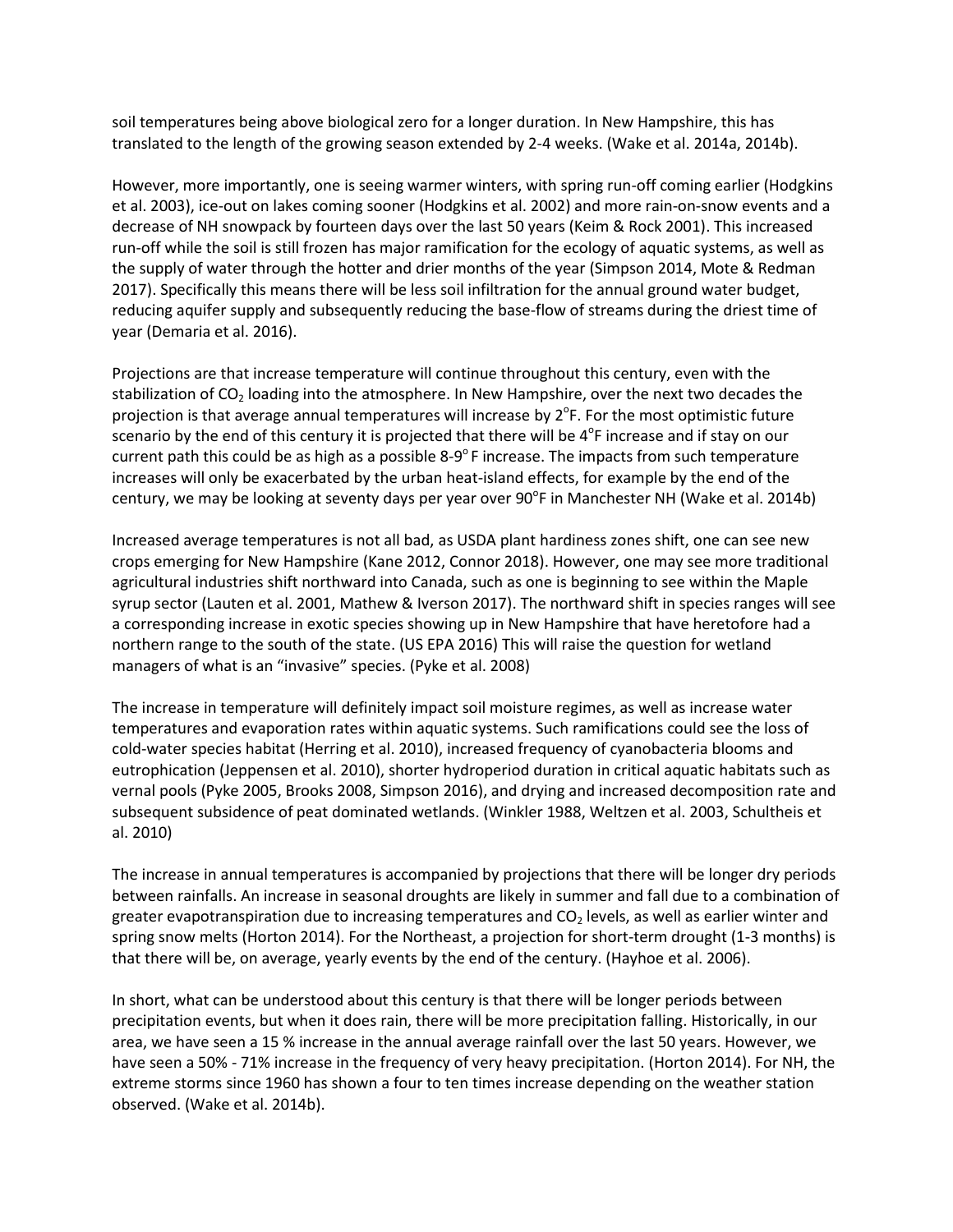This trend is expected to continue as the planet heats and more water is moved into the atmosphere. One estimate is that by end of the century the increase in heavy precipitation events will be six to seven times above what we are seeing today (NCA 3) Thus, with increased precipitation during a rainfall event, combined with the ever-increasing paving over of our watersheds, one should expect higher runoff and associated increase in erosion. Secondary effects will be added nutrient loads into waterbodies and greater shoreline scouring and destabilization (Simpson 2016). On the other hand, the increased frequency of higher run-off flows will see a potential of lateral expansion of riverine, and associated adjacent palustrian, wetlands as waters migrate further inland at a greater frequency. (Wake et al 2013a)

Sea-level has continued to rise post-glacier, and as a result one has seen salt marshes respond by migrating inland, the sunken white cedar forest off of Odiorne Point, and under the tidal peats of the adjacent Fairhill Swamp, is a testament to this. Historic tide gauge data from Portsmouth NH shows sealevel is increasing at a .7 inch rise per decade, (Wake 2013b); this translate to an increase of approximately .44 feet, which reflects what is being seen as a global average. (Kirshen 2014). And combined with storm surge flooding, there has been a significant increase in the frequency of inland migration of sea water (Cannon 2007, Schinella 2018, Carosa et al. 2018).

The rate of sea-level rise may be increasing; the most optimistic projections is a 1.8 - 2.3 feet rise by end of century. (IPCC 2014) The question then becomes can the build-up of salt marsh peat parallel the rise in sea level? With the projected increase in atmospheric  $CO<sub>2</sub>$  concentration, this may result in more robust biomass accumulation as peat. Thus, in northern New England, where post-glacial isostatic uplift continues, accumulation rate of salt marsh peat may parallel the rise in sea level over the immediate future. (Baustian & Mendelssohn 2018)

But then again, if one sees trends continue with the increased rate of northern latitudes permafrost melting, releasing significant amounts of methane into the atmosphere, thus increasing the warming of the planet and the oceans, or the increased rate of melting of the Greenland and Antarctica ice sheets, one will see an expansion of erosive storm surges moving landward. (National Research Council 2002, Rignot et al. 2014, Smith 2017)

Sea-level rise will shift the tidal marsh zones landward, if there is the space to do so. Both topography and the built environment may inhibit such salt marsh migration, which in turn will significantly reduce the total acreage of this wetland type. (Boorman & Hazelden 2017) A similar migration of tidal and freshwater tidal will be observed moving up the coastal drainages, that is if there is no barrier, such as a dam or an undersized culvert/or bridge, that will inhibit the increased frequency of tidal inundation (Simpson 1986).

One impact that may be less understood with increased tidal inundation, is the threat to freshwater surface and ground water sources that are adjacent to tidal systems (Nickus 2010). For example, due to a tide gate one has a freshwater system, Eel pond, right behind Jenness Beach in Rye that could be at risk to saltwater intrusion in the not too distant future. Even freshwater wetlands that are protected by fore-dunes are at risk when tides are high and there is a strong storm surge, which can breach such barriers. (Lum 2013, Stetson 2015, WCVB5 2018).

Thus, due to a combination of projected temperature  $CO<sub>2</sub>$  increase and the associated impacts from a changing hydrology, one needs to ask what does the future management of NH's wetlands look like?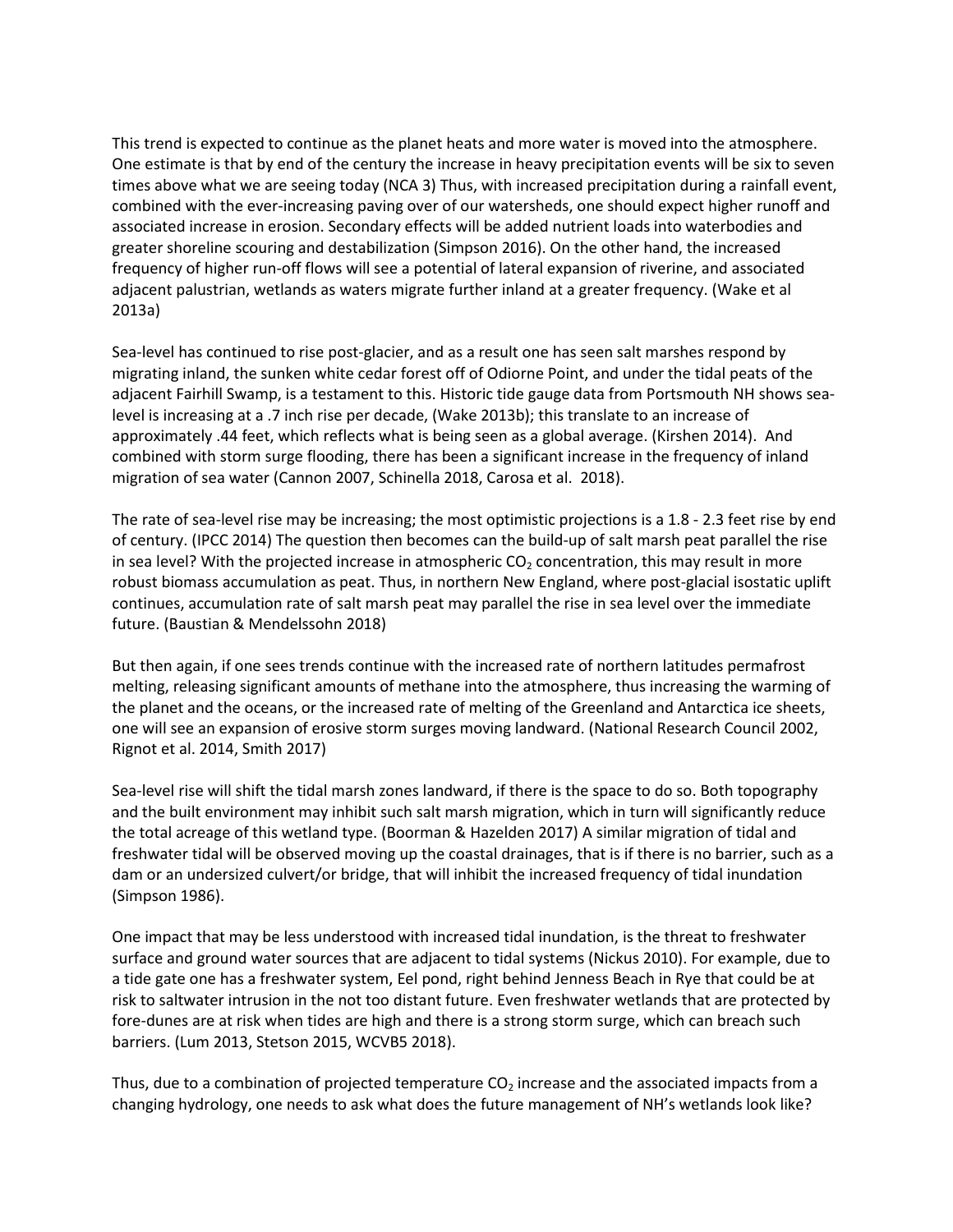Will one see drying of bogs and peat subsidence in freshwater systems due to more aeration, or will increased CO2 content offset peat subsidence in both fresh and saltwater systems? Will less snow pack and earlier run-off shorten the durations of water in wetland systems or lead to lower stream baseflows during the driest time of year? Will there be an increased frequency of larger run-off events, which may change the geomorphic footprint of riparian corridors through increasing sediment transport and expanding lateral flooding? Will increased temperatures threaten cold-water species and or exacerbate the northward movement of what might be initially consider invasive species? And will one see a diminishing tidal and freshwater tidal habitat along the New England Coast to inability to migrate landward? We will return to these questions in Part two of this article and to discuss how these climate stressors may be exacerbated by other anthropogenic changes to the landscape and atmosphere; as well as, consider what policies may need to be put in place in light of these changes.

## **References**

- Baustian JJ & IA Mendelssohn (2018) Sea-level rise impacts to coastal marshes may be ameliorated by natural sedimentation events; *Wetlands*[, https://doi.org/10.1007/s13157-018-1012-y](https://doi.org/10.1007/s13157-018-1012-y)
- Beaver ES & JL Belant (2012) Ecological Consequences of Climate Change: Mechanisms, Conservation and Management. CRC Press, Boca Raton FL, 313 pp.
- Boorman LA & J Hazelden (2017) Managed re-alignment: a salt marsh dilemma; *Wetlands Ecology and Management*, **25**: 387-403.
- Brinson MM (1993). A Hydrogeomorphic Classification of Wetlands. US Army Corps of Engineers, Wetlands Research Program Technical Report WRP-DE-4, 94 pp.
- Brooks RT (2008) Potential impacts of global climate change on the hydrology and ecology of ephemeral freshwater systems of the forests of the northeastern United States. *Climate Change*, **95**: 469-483.
- Bullock A. & M Acreman (2003) The role of wetlands in the hydrological cycle. *Hydrology and Earth System Sciences,* **7**:358-389.
- Burkett V & J Kusler (2000) Climate change: potential impacts and interactions in wetlands of the United States; *JAWRA Journal of the American Water Resources Association*; **36**: 313-320 [https://doi.org/10.1111/j.1752-](https://doi.org/10.1111/j.1752-1688.2000.tb04270.x) [1688.2000.tb04270.x](https://doi.org/10.1111/j.1752-1688.2000.tb04270.x)
- Cannon JW (2007) Northern New England Coastal Flooding, NOAA/Weather Service Eastern Region, Technical Attachment No. 2007-3; 10 pp
- Carosa K, Callery T & M Cronin(2018) Roads flooded as powerful nor'easter slams NH. Retreived from WMUR- On Demand,8/20/18 from [http://www.wmur.com/article/coastal-flooding-likely-during-high-tides-through](http://www.wmur.com/article/coastal-flooding-likely-during-high-tides-through-midday-saturday/19052797)[midday-saturday/19052797](http://www.wmur.com/article/coastal-flooding-likely-during-high-tides-through-midday-saturday/19052797)
- Connor M (2018) Where to pick your own peaches in NH. Retrieved 06/20/18 from <https://www.parentingnh.com/Where-to-pick-your-own-peaches-in-NH/>
- Demaria EMC, Palmer RN & JK Roundy (2016) Regional climate change projections of streamflow chracteristics in the Northeast and Midwest U.S.; *Journal of Hydrology: regional Studies*, **5**:309-323.
- Erwin KL (2009) Wetlands and global climate change: the role of wetland restoration in a changing world; *Wetlands Ecology and Management* (2009) 17: 71.<https://doi.org/10.1007/s11273-008-9119-1>
- Folke C, Carpenter S, Walker B, Sheffer M, Elmqvist, Gunderson L & CS Holling (2004) Regime shifts, resilience and biodiversity in ecosystem management. *Annual Review of Ecology, Evolution, and Systematics,* **35**:557-58.
- Folke C (2006) Resilience: The emergence of a perspective for social-ecological systems analyses. *Global Environmental Change*, **16**: 253-267.
- Gosselink J G, and R. E. Turner (1978) The role of hydrology in fresh-water wetland ecosystems. in RE Good, DF Whigham, and RL Simpson, editors. Freshwater Wetlands: Ecological Processes and Management Potential. Academic Press, New York. Pp. 63-77
- Hayhoe K, Wake C, Hunington TG, Luo l, Schwartz MD, Sheffield J, Wood E, Anderson B, Bradbury J DeGaetano A, Troy TJ and D Wolfe (2006) Past and future changes in climate and hydrological indicators in the U.S. Northeast, *Climate Dynamics*. Retrieved 06/21/18 from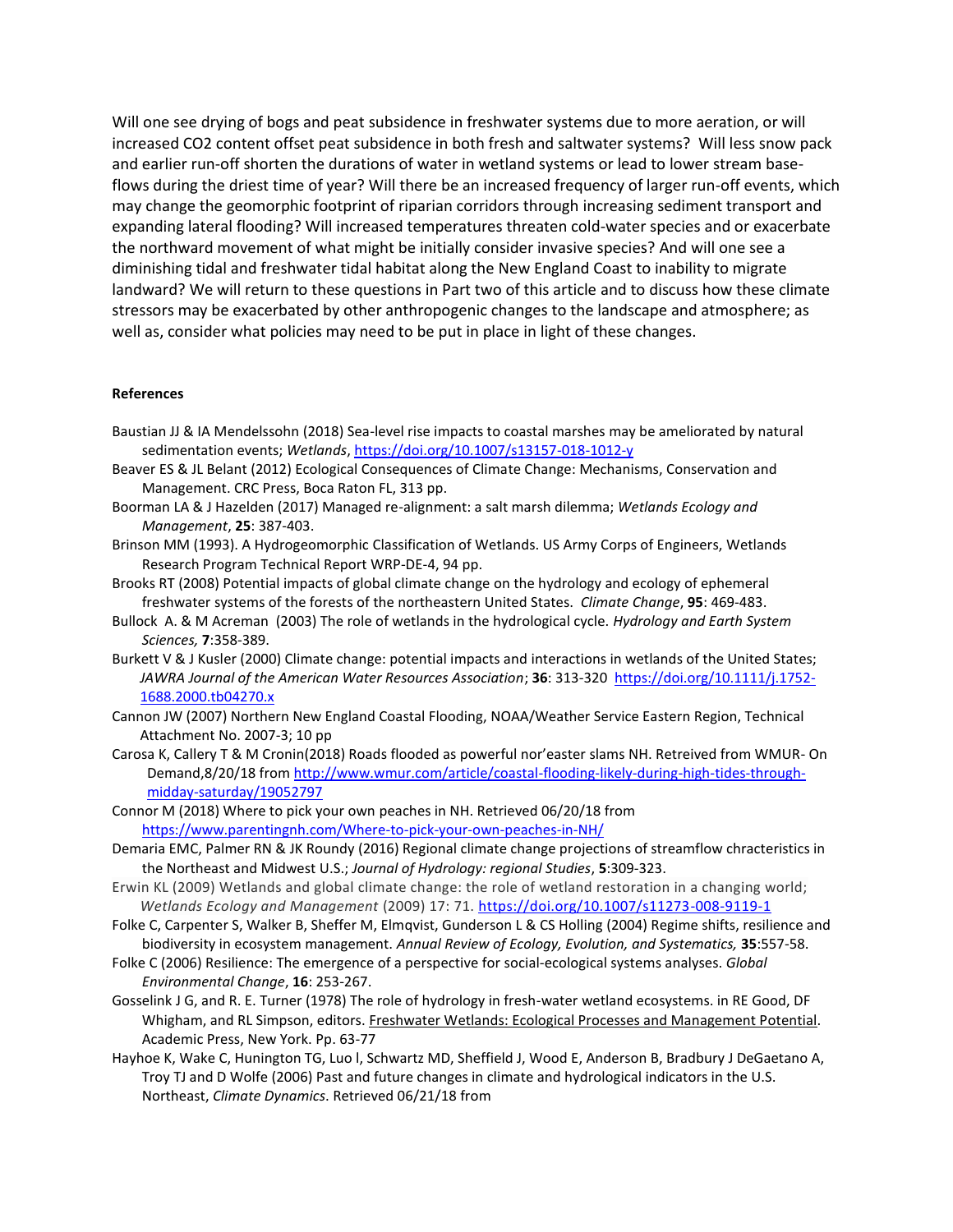## [http://www.northeastclimateimpacts.org/pdf/tech/hayhoe\\_et\\_al\\_climate\\_dynamics\\_2006.pdf](http://www.northeastclimateimpacts.org/pdf/tech/hayhoe_et_al_climate_dynamics_2006.pdf)

- Hering D, Haidekker A, Scmidt-Kloiber A, Barker T, Buisson L, Graf W Grenouillet G, Lorenz a Sandin L & S Stendera (2010) Monitoring thes response of freashwater ecosystems to climate change; In Climate Change Impacts on Freshwater Ecosystems; Wiley-Blackwell, Chichester, West Sussex GB; Pp 84-118.
- Hodgkins GA, James IC, & TG Huntington (2002) Historical changes in lake ice-out dates as indicators of climate change in New England, 1850-2000*: International Journal of Climatology*, **22:** 1819-1827.
- Hodgkins GA, James IC, & TG Huntington (2003) Changes in the timing of high river flows in New England over the 20th century. *Journal of Hydrology*, **278**: 244-252.
- Holling CS (2001) Understanding the complexity of economic ecological and social systems. *Ecosystems*, **4**: 390- 405.
- Horton R, et al. (2014) Chap 16: Northeast. *Climate Change Impacts in the United States: The Third National Climate Assessment*. US Global research Program. Doi10.7930/JOSF2T3P, Pp 371-395.
- IPCC (2014) Climate Change 2014 Synthesis Report: Summary for Policymakers. Intergovernmental Panel on Climate Change, United Nations; Retrieved from [https://www.ipcc.ch/pdf/assessment](https://www.ipcc.ch/pdf/assessment-report/ar5/syr/AR5_SYR_FINAL_SPM.pdf)[report/ar5/syr/AR5\\_SYR\\_FINAL\\_SPM.pdf,](https://www.ipcc.ch/pdf/assessment-report/ar5/syr/AR5_SYR_FINAL_SPM.pdf) 31 pp.
- Jeppesen E, Moss b, Bennion H, Varvalho L, De Meester L, Feuchtmayr H, Friberg n, Liboriussen L, mamquist HJ, May L, Meerhoff M, Olafssson JS, Soons MB & JTA Verhoeven (2010) Interaction of climate change and eutrophication; In Climate Change Impacts on Freshwater Ecosystems; Wiley-Blackwell, Chichester, West Sussex GB; Pp 119-151.
- Junk JJ, An S, Finlayson CM, Gopal B, Kvet J, Mitchell SA, Mitsch WJ & RD Roberts (2013) Current state of the knowledge regarding the worlds wetlands and their future under global climate change: a synthesis; *Aquatic Sciences*; **75**: 151-167.
- Kane A (2012) New Hampshire's Vineyards and Wineries: A harvest season trail to new Hampshire's Best wineries, New Hampshire Magazine; Retrieved 6/20/18 from [http://www.nhmagazine.com/September-2012/New-](http://www.nhmagazine.com/September-2012/New-Hampshires-Vineyards-and-Wineries/)[Hampshires-Vineyards-and-Wineries/](http://www.nhmagazine.com/September-2012/New-Hampshires-Vineyards-and-Wineries/)
- Keddy PA (2000) Wetlands Ecology: Priciples and Conservation; Cambridge University Press, Cambridge, GB; 614 pp.
- Keim B & B Rock (2001) The New England's region changing climate. Chapter 2 in US National Assessment of the Potential Consequences of Climate Variability and Change: New England Region; retrieved 8/21/18 from <http://www.climateimpacts.org/us-climate-assess-2000/regions/new-england/2001-NERA-report.htm>
- Kernan M, Battarbee RW & B Moss, Eds. (2010) Climate Change Impacts on Freshwater Ecosystems, Wiley-Blackwell, Chichester, West Sussex GB; 314 pp.
- Kirshen P, Wake CW, Huber M, Knuuuti K & M Stampone (2014) Sea-level Rise, Storm Surge and Extreme Precipitation in Coastal New Hampshire: Analysis of Past and Projected Trends. Climate Solutions New England, University of New Hampshire, Durham, NH. 43 pp.
- Kunsler J (1999) Climate change in wetland areas: carbon cycle implications. *Acclimations*, July-August
- Lauten, Rock B, Spencer S, Perkins T & L Irland (2001) The New England's region changing climate. Chapter 5 in US National Assessment of the Potential Consequences of Climate Variability and Change: New England Region; retrieved 8/21/18 from [http://www.climateimpacts.org/us-climate-assess-2000/regions/new-england/2001-](http://www.climateimpacts.org/us-climate-assess-2000/regions/new-england/2001-NERA-report.htm) [NERA-report.htm](http://www.climateimpacts.org/us-climate-assess-2000/regions/new-england/2001-NERA-report.htm)
- Lum RL (2013) Storm tides breach Ballston Beach. *Wicked Local: Cape Cod*, retrieved 06/21/18 from <http://capecod.wickedlocal.com/x898147140/Storm-tides-breach-Ballston-Beach>
- Mathews SN & LR Iverson (2017) Managing the delicious ecosystem service under climate change: Can United States sugar maple (*Acer rubrum*) syrup production be maintained in a warming climate? *International Journal of Biodiversity Science, Ecosystem Services & Management*, **13**:40-52.
- Mitsch WJ & JG Gosselink (2007) <u>Wetlands, 4<sup>th</sup> edition; John Wiley & Sons</u>, New York, NY; 581 pp.
- Mitsch WJ, Bernal B, Nahlik AM, Mander O, Zhang L, Anderson CJ, Jorgensen & H Brix (2013) Wetlands, carbon, and climate; *Landsacpe Ecology*, **4**:583-597
- Mitsch WJ & JG Gosselink (2015) <u>Wetlands, 5the edition; John Wiley & Sons</u>, New York, NY; 736pp

Moomaw WR, Chmura GL, Davies GT, Finlayson CM, Middleton BA, Natali SM, Perry JE, Roulet N & AE Sutton-Grier(2018) Wetlands in a changing climate: science, policy and management; *Wetlands*; <https://doi.org/10.1007/s13157-018-1023-8>

Mote WM & KT Redmond (2017) *Western Climate Change* Chap 1 in Ecological Consequences in Climate Change: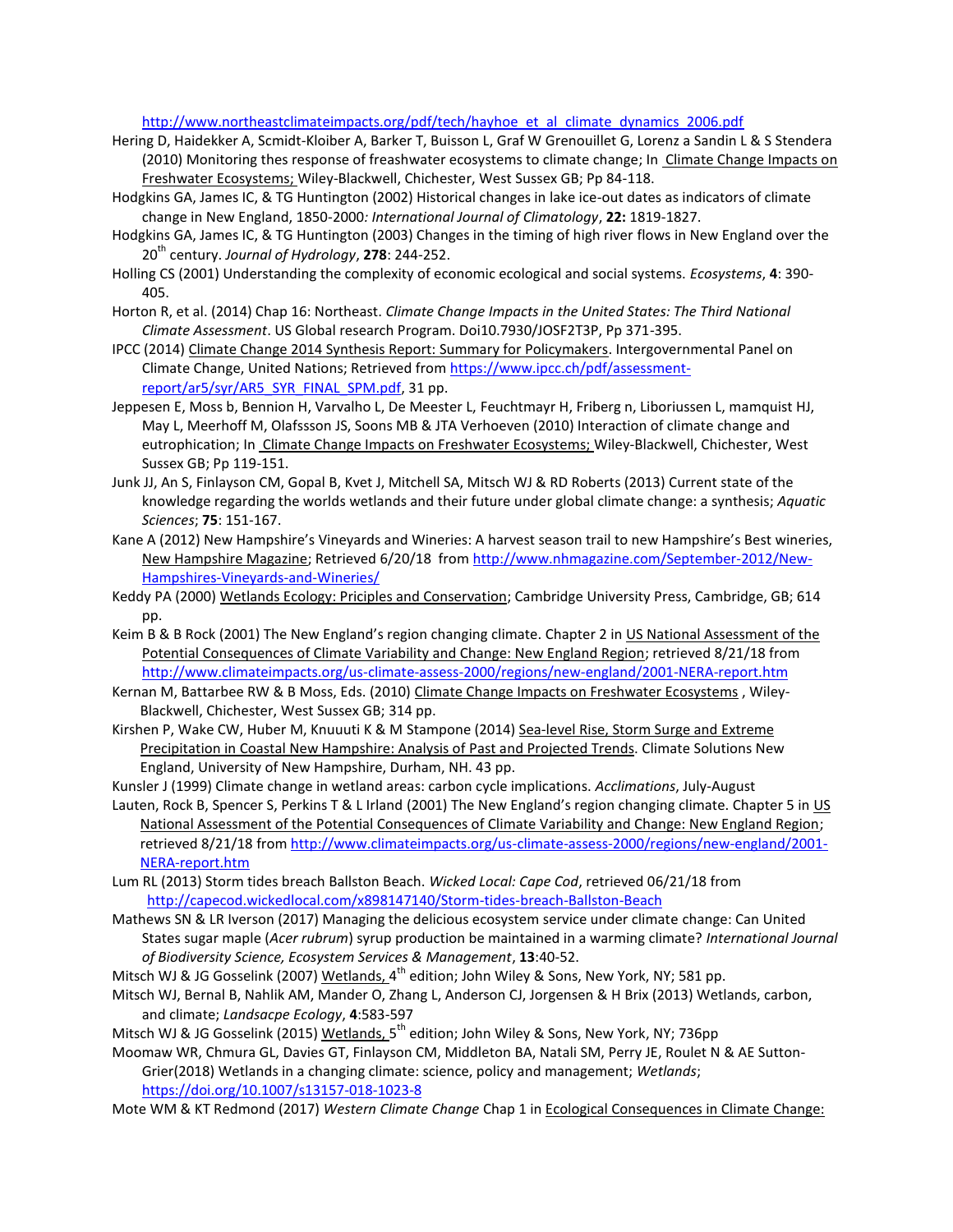Mechanisms, Conservation and Management; CRC Press, Boca Raton, FL; 313 pp.

- National Research Council (2002) Abrupt Climate Change: Inevitable Surprises. Washington DC: The National Academies Press;<https://doi.org/10.17226/10136>
- NCA 3 (2014); 3<sup>rd</sup> National Climate Assessment; US Global Change Research Program; Northeast Region <https://nca2014.globalchange.gov/report/regions/northeast>
- Nickus U, Bishop K, Erlandsson M, Evan CD, Forsius M, Laudon H, Livingston DM, Monteith D & H Thies (2010) Direct impacts of climate change on freshwater ecosystems; In Climate Change Impacts on Freshwater Ecosystems; Wiley-Blackwell, Chichester, West Sussex GB; Pp 38-64.
- Odum, WE, et al. (1995) Nature's pulsing paradigm. *Estuaries and Coasts* **18**: 547–555.
- Pierce GJ (1993) Planning Hydrology for Constructed Wetlands; Wetlands Training Institute, Poolesville MD, WTI 93-2; 49 pp.
- Pyke CR (2005) Assessing climate change impacts on vernal pool ecosystems and endemic branchiopods; *Ecosystems*, **8**: 95-105.
- Pyke CR, Thomas R, Porter RD, Hellman JJ, Dukes JS, Lodge DM & G Chavarria (2008) Current practices and future opportunities for policy on climate change and invasive species; *Conservation Biology*, **22**: 585-592.
- Rignot E, Mouginot J, Morlighem M, Seroussi H & B Scheuchi (2014) Widespread, rapid growing line retreat of Pinle Island, Thwaites, Smith, and Kohler glaciers, West Antarctica, from 1992 to 2011. *Geophysical Research Letters;* <https://doi.org/10.1002/2014GL060140> ; Pp 3502- 3509
- Schinella T (2018) High tides and storm surges cause flooding in Hampton; *Hampton Patch*; retrieved 6/20/18 from [https://patch.com/new-hampshire/hampton-northhampton/high-tides-storm-surges-cause-flooding](https://patch.com/new-hampshire/hampton-northhampton/high-tides-storm-surges-cause-flooding-hampton)[hampton](https://patch.com/new-hampshire/hampton-northhampton/high-tides-storm-surges-cause-flooding-hampton)
- Schultheis EH, Hopfensperger KN, & JC Brenner (2010) Potential impacts of climate change on *Sphagnum* bogs of the southern Appalachian mountains; *Natural Areas Journal,* **30**;417-424
- Simpson MH (1986)Restoration of Parsons Creek, Rye NH 1983-1985; Masters Thesis, Antioch New England Graduate School, Keeene, NH; 96 pp.
- Simpson MH (2014) *A Changing Climate: Some Implications for Natural Resource Scientists*, Presentation at the Annual Meeting of the New Hampshire Association of Wetland Scientists, January 24, 2014; Concord NH.
- Simpson MH (2016) *A Changing Climate: Some Implications for Wetlands Restoration*; presentation to the Society of wetland Scientists Annual Meeting, Plymouth MA, April 16 2016.
- Smith M (2017) Here's what scientists know about the risk of a massive global methane release. Seeker-Science & Exploration; retrieved on 06/21/18 fro[m https://www.seeker.com/earth/climate/heres-what-scientists-know](https://www.seeker.com/earth/climate/heres-what-scientists-know-about-the-risk-of-a-massive-global-methane-release)[about-the-risk-of-a-massive-global-methane-release](https://www.seeker.com/earth/climate/heres-what-scientists-know-about-the-risk-of-a-massive-global-methane-release)
- Stetson DB (2015) Ballston Beach breach biggest in recent storm. *Wicked Local: Cape Cod*, retrieved 06/21/18 from <http://capecod.wickedlocal.com/x898147140/Storm-tides-breach-Ballston-Beach>
- Tiner RW (1999) Wetland Indicators: A Guide to Wetland Identification, Delineation, Classification and Mapping. Lewis publishers, Boca Raton, FL; 392 pp.
- USDA (2018) USDA Plant Hardness Zone Map is GIS-based for the first time. Retrieved 6/22/18 from <https://planthardiness.ars.usda.gov/PHZMWeb/AboutWhatsNew.aspx>
- US EPA (2016) What Climate Change Means for New Hampshire; EPA 430-F-16-031; Retrieved 6/20/18 from <https://19january2017snapshot.epa.gov/sites/production/files/2016-09/documents/climate-change-nh.pdf>
- Vepraskas (2012), *Redoxicmorphic features for identifying aquic condition.* PowerPoint retrieved from [http://www.google.com/url?sa=t&rct=j&q=&esrc=s&source=web&cd=1&ved=0CCMQFjAA&url=http%3A%2F](http://www.google.com/url?sa=t&rct=j&q=&esrc=s&source=web&cd=1&ved=0CCMQFjAA&url=http%3A%2F%2Fwww.nrcs.usda.gov%2FInternet%2FFSE_DOCUMENTS%2Fnrcs143_010819.ppt&ei=esY3UNz6BOLt0gGbnIAQ&usg=AFQjCNEOfYb3vw3D-Dd1dO_-Bnt2xMyQxg) [%2Fwww.nrcs.usda.gov%2FInternet%2FFSE\\_DOCUMENTS%2Fnrcs143\\_010819.ppt&ei=esY3UNz6BOLt0gGbnI](http://www.google.com/url?sa=t&rct=j&q=&esrc=s&source=web&cd=1&ved=0CCMQFjAA&url=http%3A%2F%2Fwww.nrcs.usda.gov%2FInternet%2FFSE_DOCUMENTS%2Fnrcs143_010819.ppt&ei=esY3UNz6BOLt0gGbnIAQ&usg=AFQjCNEOfYb3vw3D-Dd1dO_-Bnt2xMyQxg) [AQ&usg=AFQjCNEOfYb3vw3D-Dd1dO\\_-Bnt2xMyQxg](http://www.google.com/url?sa=t&rct=j&q=&esrc=s&source=web&cd=1&ved=0CCMQFjAA&url=http%3A%2F%2Fwww.nrcs.usda.gov%2FInternet%2FFSE_DOCUMENTS%2Fnrcs143_010819.ppt&ei=esY3UNz6BOLt0gGbnIAQ&usg=AFQjCNEOfYb3vw3D-Dd1dO_-Bnt2xMyQxg)
- Wake CP, Rubin F, Rossen R, Simpson M & C Sinnott (2013a) Assessing the risk of 100-year freshwater floods in the Lamprey River watershed of New Hampshire resulting from changes in climate and land use; <http://100yearfloods.org/> ; 14 pp & maps.
- Wake CP (2013b) Reality and perceptions about climate change in New Hampshire; Presentation to the 2013 Coastal New Hampshire Climate Summit, Greenland NH.
- Wake CP, Keeley C, Burakowski WA, Wilkinson P & Hayhoe K (2014a) Climate Change in Northern New Hampshire, Climate Solutions New England, University of New Hampshire, Durham, NH. 79 pp.
- Wake CP, Burakowski WA, Wilkinson P, Hayhoe K, Stoner A & J Branche (2014b) Climate Change in Southern New Hampshire, Climate Solutions New England, University of New Hampshire, Durham, NH. 87 pp.